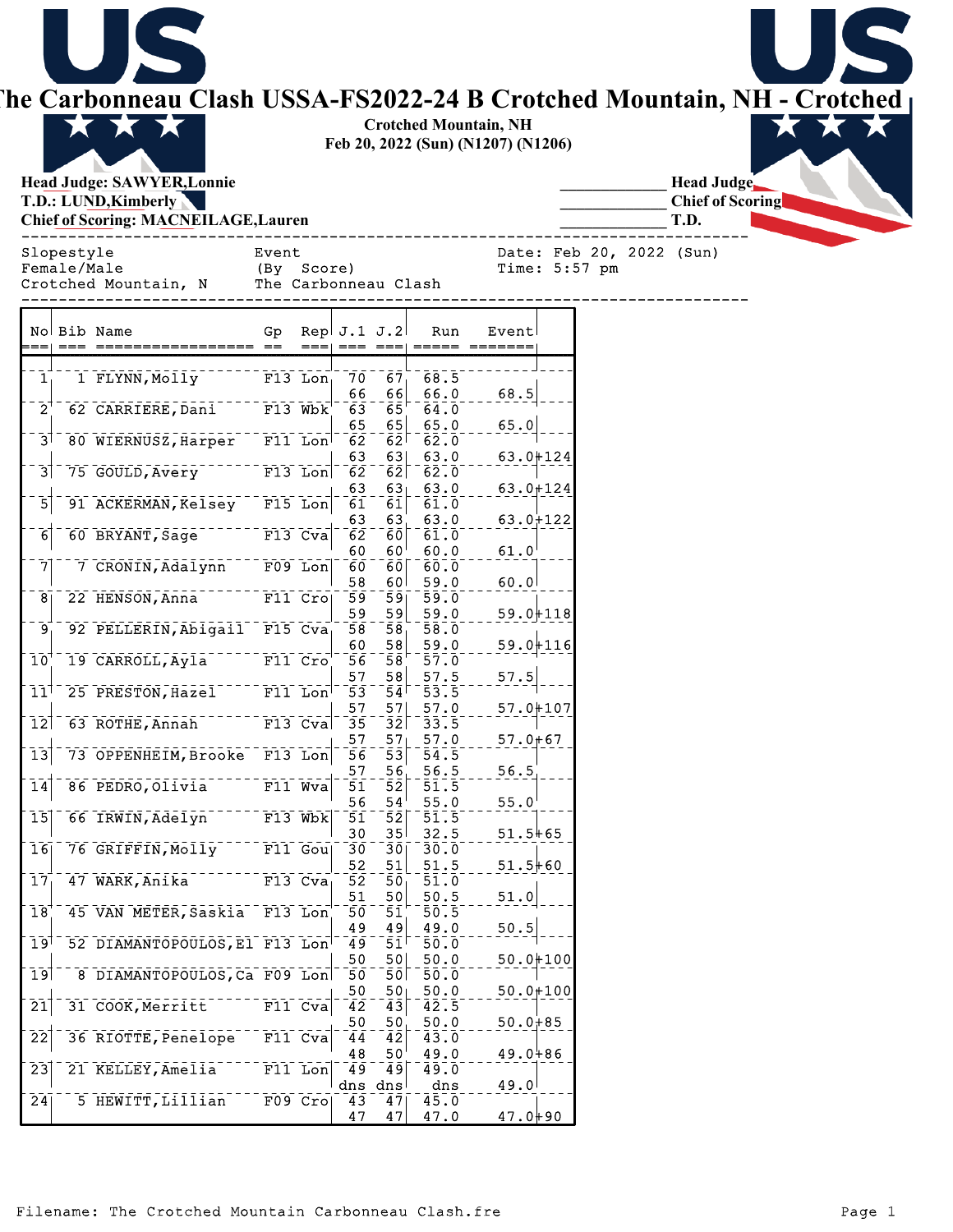Slopestyle Event Event Date: Feb 20, 2022 (Sun)<br>Female/Male (By Score) Time: 5:57 pm Female/Male (By Score) Time: 5:57 pm

Crotched Mountain, N The Carbonneau Clash

| No                             |    | Bib Name                      | GP                   | Rep                  | J.1              | J.2          | Run                   | Event          |  |
|--------------------------------|----|-------------------------------|----------------------|----------------------|------------------|--------------|-----------------------|----------------|--|
|                                |    |                               |                      |                      |                  |              |                       |                |  |
| 25                             | 44 | KELLOGG, Somers               | F13                  | Spe                  | $\overline{25}$  | 22           | 23.5                  |                |  |
|                                |    |                               |                      |                      | 47               | 47           | 47.0                  | $47.0 + 47$    |  |
| 26                             |    | 20 COTHEY, Elsie              |                      | $F11$ Lon            | 45               | 45           | 45.0                  |                |  |
|                                |    |                               |                      |                      | 45               | 44           | 44.5                  | 45.0           |  |
| $\bar{2}\bar{7}$               |    | 51 SAVITCH, Eve               |                      | $F13$ $CrO$          | 43               | 41           | $\bar{4}\bar{2}$ .0   |                |  |
|                                |    |                               |                      |                      | 41               | 41           | 41.0                  | 42.0           |  |
| 1                              |    | 96 CARTER, Max                |                      | M13 Lon              | 82               | 82           | 82.0                  |                |  |
|                                |    |                               |                      |                      | 88               | 88           | 88.0                  | 88.0           |  |
| $\bar{2}$                      |    | 94 KRAUS, Jack                |                      | $M15$ $CrO$          | 70               | 69           | 69.5                  |                |  |
|                                |    |                               |                      |                      |                  | 82           |                       | 82.5           |  |
| 3                              |    | 61 MILLER, Erik               |                      | $M15$ Spe            | 83<br>80         | 80           | 82.5<br>80.0          |                |  |
|                                |    |                               |                      |                      | 32               | 25           | 28.5                  |                |  |
| 4                              |    | 70 WEISS, Read                |                      | $M13$ Cva            | 76               | 76           | 76.0                  | 80.0           |  |
|                                |    |                               |                      |                      | 77               | 77           |                       |                |  |
| $\overline{5}$                 |    | 46 CARTER, Jackson            |                      | $M11$ Lon            | 74               | 75I          | 77.0<br>74.5          | 77.0           |  |
|                                |    |                               |                      |                      | 75               |              |                       |                |  |
| $\overline{6}$                 |    | 84 HANSEN, Logan              |                      | $M13$ $Cro$          | 74               | 75<br>73     | 75.0<br>73.5          | 75.0           |  |
|                                |    |                               |                      |                      | 75               | 74           | 74.5                  | 74.5           |  |
| 7                              |    | 29 HAYNER, Tyson              |                      | $M11$ Cva            | 71               | Ī2           | $7\bar{1}\,.\,5$      |                |  |
|                                |    |                               |                      |                      | 73               |              |                       |                |  |
| $\bar{8}$                      |    |                               |                      | $M11$ Spe            | 69               | 73<br>71     | 73.0<br>70.0          | 73.0           |  |
|                                |    | 37 LEFEBVRE, Max              |                      |                      | 72               | 73           |                       |                |  |
| 9                              |    |                               |                      |                      |                  |              | 72.5                  | $72.5^{\circ}$ |  |
|                                |    | 85 HERBERT, Jackson           |                      | M13 Lon              | 71               | 72           | 71.5                  |                |  |
|                                |    |                               |                      |                      | 70               | 71           | 70.5                  | $71.5 + 141$   |  |
| 10                             |    | 83 SKILLINGS, Luke            |                      | $M13$ Wva            | 7ō               | 70           | 70.0                  |                |  |
|                                |    |                               |                      |                      | 71               | 72           | 71.5                  | $71.5 + 140$   |  |
| 11                             |    | 82 IRWIN, Austin              |                      | $M13$ Wbk            | 71               | 71           | 71.0                  |                |  |
|                                |    |                               |                      |                      | 38               | 38           | 38.0                  | 71.0           |  |
| $\overline{1}\overline{2}$     |    | 58 SAVAGE, Christophe M13 Cva |                      |                      | 70               | 70           | 70.0                  |                |  |
|                                |    |                               |                      |                      | 70               | 70           | 70.0                  | 70.0           |  |
| $\overline{13}$                |    | 2 PRESTON, Harper             |                      | $M15$ Lon            | 69               | 67           | $\bar{0}$ . $\bar{8}$ |                |  |
|                                |    |                               |                      |                      | 68               | 69           | 68.5                  | 68.5+136       |  |
| $\overline{1}\overline{4}$     |    | 39 SKILLINGS, Jack            |                      | $M11$ Wva            | 68               | 691          | 68.5                  |                |  |
|                                |    |                               |                      |                      | 67               | 67           | 67.0                  | $68.5 + 134$   |  |
| $\overline{1}\overline{5}$     |    | 79 TRINWARD, Felix            |                      | $M13$ Cva            | 67               | 67           | 67.0                  |                |  |
|                                |    |                               |                      |                      | 68               | 68           | 68.0                  | 68.0+134       |  |
| $\overline{16}$                |    | 81 LEFEBVRE, William          |                      | $\overline{M13}$ Spe | 38               | 3ē           | 38.0                  |                |  |
|                                |    |                               |                      |                      | 68               | 68           | 68.0                  | 68.0476        |  |
| $\overline{17}$                |    | 65 STRUGATSKIY, Kyr           |                      | M13 Gou              | 37               | 37           | 37.0                  |                |  |
|                                |    |                               |                      |                      | 68               | 68           | 68.0                  | 68.0+74        |  |
| $\overline{18}$                |    | 98 PAYSON, Grady              |                      | $M15$ Cva            | 67               | 68           | 67.5                  |                |  |
|                                |    |                               |                      |                      | 33               | 38           | 35.5                  | $67.5 + 71$    |  |
| $\bar{1}\bar{9}$               |    | 69 HENSON, Rowan              |                      | M13 Cro              | 67               | 68           | 67.5                  |                |  |
|                                |    |                               |                      |                      | $30\,$           | 30           | 30.0                  | $67.5 + 60$    |  |
| $20^{\circ}$                   |    | 15 CRONIN, Grady              | $\overline{M11}$ Lon |                      | 66               | 66           | 66.0                  |                |  |
|                                |    |                               |                      |                      | 66               | 67           | 66.5                  | $66.5 + 132$   |  |
| 21                             |    | 78 DIXON, Andrew              |                      | $M11$ Lon            | 66               | 671          | 66.5                  |                |  |
|                                |    |                               |                      |                      | 63               | 651          | 64.0                  | $66.5 + 128$   |  |
| $\overline{2}\overline{2}$     |    | 6 STRUGATSKIY, Cobur M09 Gou  |                      |                      | 57               | $ 6\bar{7} $ | 62.0                  |                |  |
|                                |    |                               |                      |                      | 66               | 66           | 66.0                  | $66.0 + 124$   |  |
| $\bar{2}\bar{3}$               |    | 100 MARSHALL, Evan            |                      | $\overline{M17}$ Spe | 62               | 61           | 61.5                  |                |  |
|                                |    |                               |                      |                      | 66               | 66           | 66.0                  | $66.0 + 123$   |  |
| 24                             |    | 97 HENSON, Jackson            | $-M15$ Cro           |                      | $\bar{6}\bar{6}$ | 66           | 66.0                  |                |  |
|                                |    |                               |                      |                      | 31               | $35^{\circ}$ | 33.0                  | 66.0466        |  |
| $\overline{25}$                |    | 93 LUND, Tucker               |                      | $M15$ $Cro$          | $\bar{6}\bar{2}$ | 62           | 62.0                  |                |  |
|                                |    |                               |                      |                      | 65               | 65           | 65.0                  | 65.0+124       |  |
| $\overline{26}$                |    | 68 COTHEY, Xander             |                      | $M13$ Lon            | $\bar{54}$       | 64           | 59.0                  |                |  |
|                                |    |                               |                      |                      | 65               | 65           | 65.0                  | $65.0 + 118$   |  |
| $\overline{27}$                |    | 18 SAVAGE, Brooks             |                      | $M11$ Cva            | $\bar{64}$       | 64           | 64.0                  |                |  |
|                                |    |                               |                      |                      | 63               | 63           | 63.0                  | $64.0 + 126$   |  |
| $28$ <sup><math>+</math></sup> |    | 57 CRONIN, Clark              |                      | M13 Lon              | 62               | 61           | 61.5                  |                |  |
|                                |    |                               |                      |                      | 64               | 64           | 64.0                  | $64.0 + 123$   |  |
| 29                             |    | 67 CRAWFORD, WIII             |                      | $M13$ $CrO$          | $\bar{6}\bar{3}$ | $\bar{6}3$   | 63.0                  |                |  |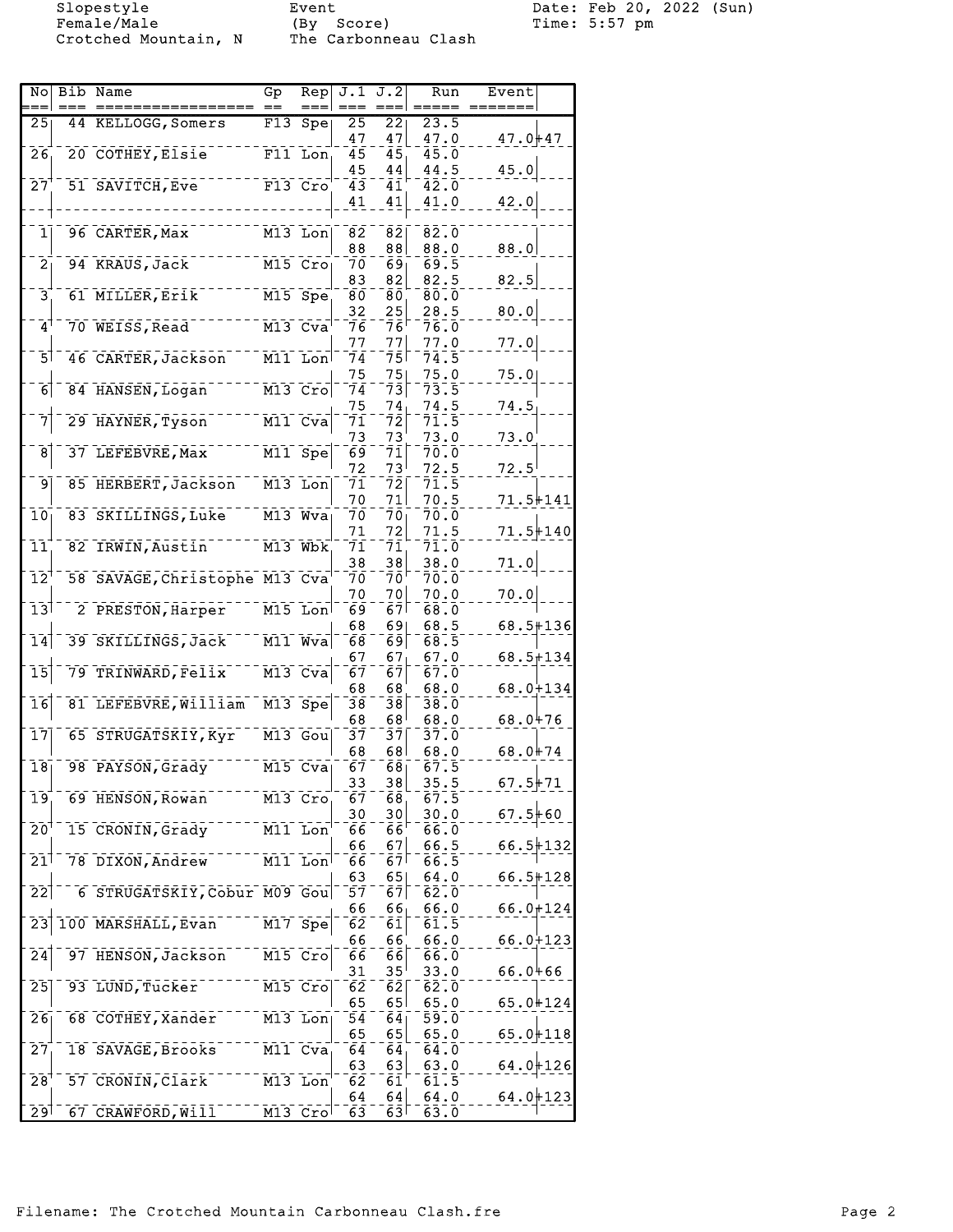Slopestyle Event Event Date: Feb 20, 2022 (Sun)<br>Female/Male (By Score) Time: 5:57 pm Female/Male (By Score) Time: 5:57 pm Crotched Mountain, N The Carbonneau Clash

| Nol                          | Bib Name                         | Gр                        | Rep                                |                        | J.1 J.2               | Run                            | Event        |
|------------------------------|----------------------------------|---------------------------|------------------------------------|------------------------|-----------------------|--------------------------------|--------------|
|                              |                                  |                           |                                    |                        |                       |                                | $63.0 + 124$ |
| $\overline{29}$              | 50 TULLMANN, Max                 |                           | $M13$ Cva                          | 62<br>$\bar{6}\bar{2}$ | 62।<br>$ \bar{6}2 $   | 62.0<br>62.0                   |              |
|                              |                                  |                           |                                    | 63                     | 63                    | 63.0                           | $63.0 + 124$ |
| $\overline{31}$              | 10 BERGERON, Kaleb               |                           | $M09$ $WbK$                        | $\bar{5}\bar{3}$       | 62                    | 57.5                           |              |
|                              |                                  |                           |                                    | 63                     | 63                    | 63.0                           | $63.0 + 115$ |
| $\overline{32}$              | 87 STONER, Oliver                |                           | $M15$ Lon                          | 59                     | $\bar{5}\bar{9}$      | 59.0                           |              |
|                              |                                  |                           |                                    | 62                     | 62                    | 62.0                           | 62.0         |
| 33                           | 13 KARIS, Carter                 |                           | $M13$ Lon                          | 58                     | 58                    | 58.0                           |              |
|                              |                                  |                           |                                    | 61                     | 61                    | 61.0                           | 61.0         |
| 34                           | 14 TOSSELL, Caleb <sup>---</sup> |                           | $\overline{M11}$ $\overline{C}$ ro | $\overline{55}$        | 55                    | 55.0                           |              |
| $\overline{35}$              | 34 BALCOMBE, Dylan               | $\overline{M11}$ Cro      |                                    | 60<br>$\bar{5}\bar{9}$ | 60                    | 60.0<br>59.5                   | 60.0         |
|                              |                                  |                           |                                    | 27                     | 60<br>28              | 27.5                           | 59.5         |
| $36^1$                       | 56 KARIS, Brody                  | M13 Lon                   |                                    | 59                     | $\bar{5}\bar{8}$      | 58.5                           |              |
|                              |                                  |                           |                                    | 57                     | 52                    | 54.5                           | 58.5         |
| $\overline{37}$              | 41 MARINO, Leo                   |                           | $M11$ Spe                          | 57                     | 57I                   | 57.0                           |              |
|                              |                                  |                           |                                    | 58                     | 58                    | 58.0                           | $58.0 + 114$ |
| 38                           | 9 BALCOMBE, Owen                 |                           | $M09$ $Cro$                        | 43                     | 43                    | 43.0                           |              |
|                              |                                  |                           |                                    | 58                     | 58                    | 58.0                           | $58.0 + 86$  |
| 39                           | 43 SINGH, Rohan                  |                           | $M13$ Lon                          | 57                     | 59                    | 58.0                           |              |
|                              |                                  |                           |                                    | 38                     | 38                    | 38.0                           | 58.0+76      |
| 40                           | 54 BOLTON, Avery                 |                           | $M13$ $Cro$                        | 57                     | 57                    | 57.0                           |              |
| 41                           | 42 PIRES, Tiago                  |                           | $M13$ Wva                          | 57<br>56               | 57 <sup>1</sup><br>56 | 57.0<br>56.0                   | 57.04114     |
|                              |                                  |                           |                                    | 57                     | 57                    | 57.0                           | $57.0 + 112$ |
| $\overline{4}\overline{2}$   | 3 MCCLURE, Tighe                 |                           | $M13$ Lon                          | 54                     | 55                    | 54.5                           |              |
|                              |                                  |                           |                                    | 57                     | 57                    | 57.0                           | $57.0 + 109$ |
| $\overline{43}$              | 88 GROSSHANDLER, Brad M15 Lon    |                           |                                    | 56                     | 5ō                    | 56.0                           |              |
|                              |                                  |                           |                                    | 56                     | 56                    | 56.0                           | $56.0 + 112$ |
| 44                           | 17 HEWITT, Samuel                | M11 Cro                   |                                    | 55                     | 57                    | 56.0                           |              |
|                              |                                  |                           |                                    | 27                     | 32                    | 29.5                           | $56.0 + 59$  |
| 45                           | 90 MARSHALL, Landon              |                           | $M15$ $Cro$                        | 55                     | 551                   | 55.0                           |              |
|                              |                                  |                           |                                    | 23                     | 25                    | 24.0                           | 55.0         |
| 46                           | 23 SINGH, Souren                 |                           | $M11$ Lon                          | $\bar{5}\bar{2}$       | 54                    | 53.0                           |              |
| $\overline{47}$              | 38 BEAN, Samuel                  |                           | $M11$ Spe                          | 53<br>$\bar{5}\bar{2}$ | 53<br>5ī              | 53.0<br>51.5                   | 53.0         |
|                              |                                  |                           |                                    | 52                     | 53                    | 52.5                           | $52.5 + 103$ |
| 48                           | 35 COLEMAN, Cannon               |                           | $\overline{M11}$ Cva               | $\bar{5}\bar{3}$       | 52                    | $\bar{5}\bar{2}\bar{.}\bar{5}$ |              |
|                              |                                  |                           |                                    | 51                     | 51                    | 51.0                           | $52.5 + 102$ |
| 49                           | 24 BACON, Liam                   |                           | $\overline{M11}$ $\overline{C}$ ro | 49                     | 5ī                    | 50.0                           |              |
|                              |                                  |                           |                                    | 51                     | 51                    | 51.0                           | 51.0         |
| $\overline{50}$              | 16 JUNG, Chael                   |                           | $M11$ Cva                          | 50                     | 49                    | 49.5                           |              |
|                              |                                  |                           |                                    | 35                     | 35L                   | 35.0                           | 49.5         |
| 51                           | 12 OPPENHEIM, Greyson M11 Lon    |                           |                                    | 50                     | 48,<br>49             | 49.0                           |              |
| $\overline{52}$ <sup>1</sup> | 99 GRIFFIN, Cody                 | $- -  \overline{M09}$ Gou |                                    | 49<br>$\overline{45}$  | 48 <sup>1</sup>       | 49.0<br>46.5                   | 49.0         |
|                              |                                  |                           |                                    | 43                     | 45                    | 44.0                           | 46.5         |
| 53                           | 55 AMATO, Finn                   |                           | $M13$ $CrO$                        | 20                     | 28                    | 24.0                           |              |
|                              |                                  |                           |                                    | 47                     | 45                    | 46.0                           | 46.0         |
| 54                           | 64 BERGERON, Kane                | $\overline{M13}$ Wbk      |                                    | 45                     | 45                    | 45.0                           |              |
|                              |                                  |                           |                                    | 35                     | 35                    | 35.0                           | 45.0         |
| $\overline{55}$              | 40 CUNDIFF, Samson               | -- M11 Wva                |                                    | dns                    | dns                   | dns                            |              |
|                              |                                  |                           |                                    |                        | dns dns.              | dns                            | dns          |
| $\overline{55}$              | 48 BARNES, Dylan                 | $\overline{M13}$ Wva      |                                    |                        | dns dns               | dns                            |              |
| 55                           | 53 MATTHEWS, Calvin M13 Cva      |                           |                                    |                        | dns dns'<br>dns dns   | dns<br>dns                     | dns          |
|                              |                                  |                           |                                    |                        | dns dns               | dns                            | dns          |
| $\overline{55}$              | 77 LISANKE, Victor               |                           | $M13$ Wva                          |                        | dns dns               | dns                            |              |
|                              |                                  |                           |                                    |                        | dns dns               | dns                            | dns          |
| $55^{-}$                     | 59 KEVE, Tyler                   |                           | $M13$ $Wva$                        |                        | dns dns               | dns                            |              |
|                              |                                  |                           |                                    |                        | dns dns               | dns                            | dns          |
| 55 <sup>1</sup>              | 89 OLIVER, Daniel M11 Gsr        |                           |                                    |                        | dns dns               | dns                            |              |
|                              |                                  |                           |                                    |                        | dns dns               | dns                            | dns          |
|                              |                                  |                           |                                    |                        |                       |                                |              |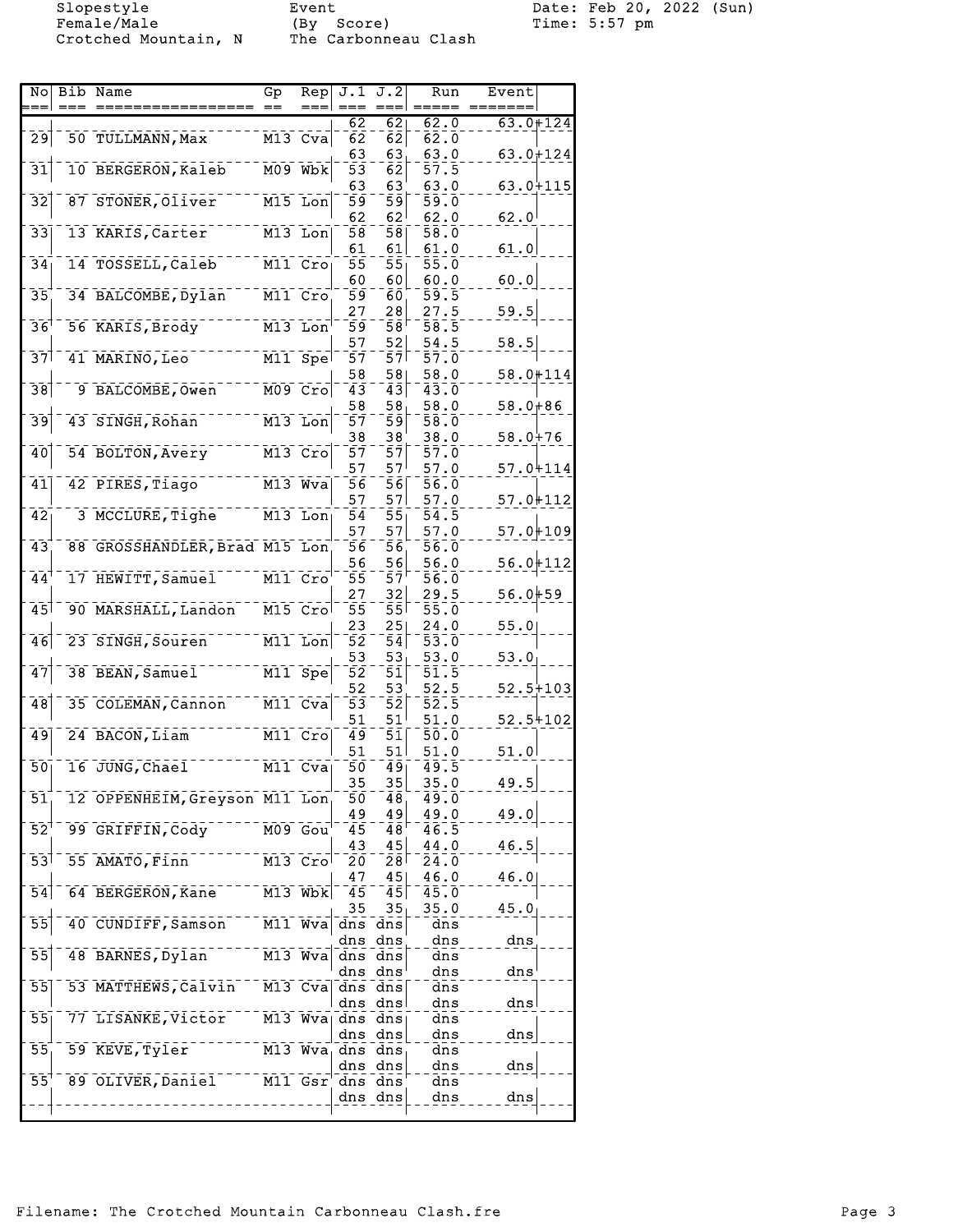| Slopestyle           | Event                | Date: Feb 20, 2022 (Sun) |  |
|----------------------|----------------------|--------------------------|--|
| Female/Male          | (By Score)           | Time: 5:57 pm            |  |
| Crotched Mountain, N | The Carbonneau Clash |                          |  |

| l No |       | name                                        |           | kep⊦       |       |     |  |  |
|------|-------|---------------------------------------------|-----------|------------|-------|-----|--|--|
| i=== |       |                                             | __<br>$-$ | ___<br>___ | $- -$ | ___ |  |  |
| Wir  | ntree | 2022.00, B Rules, Rand=555 @ 7:14a(22-2-20) |           |            |       |     |  |  |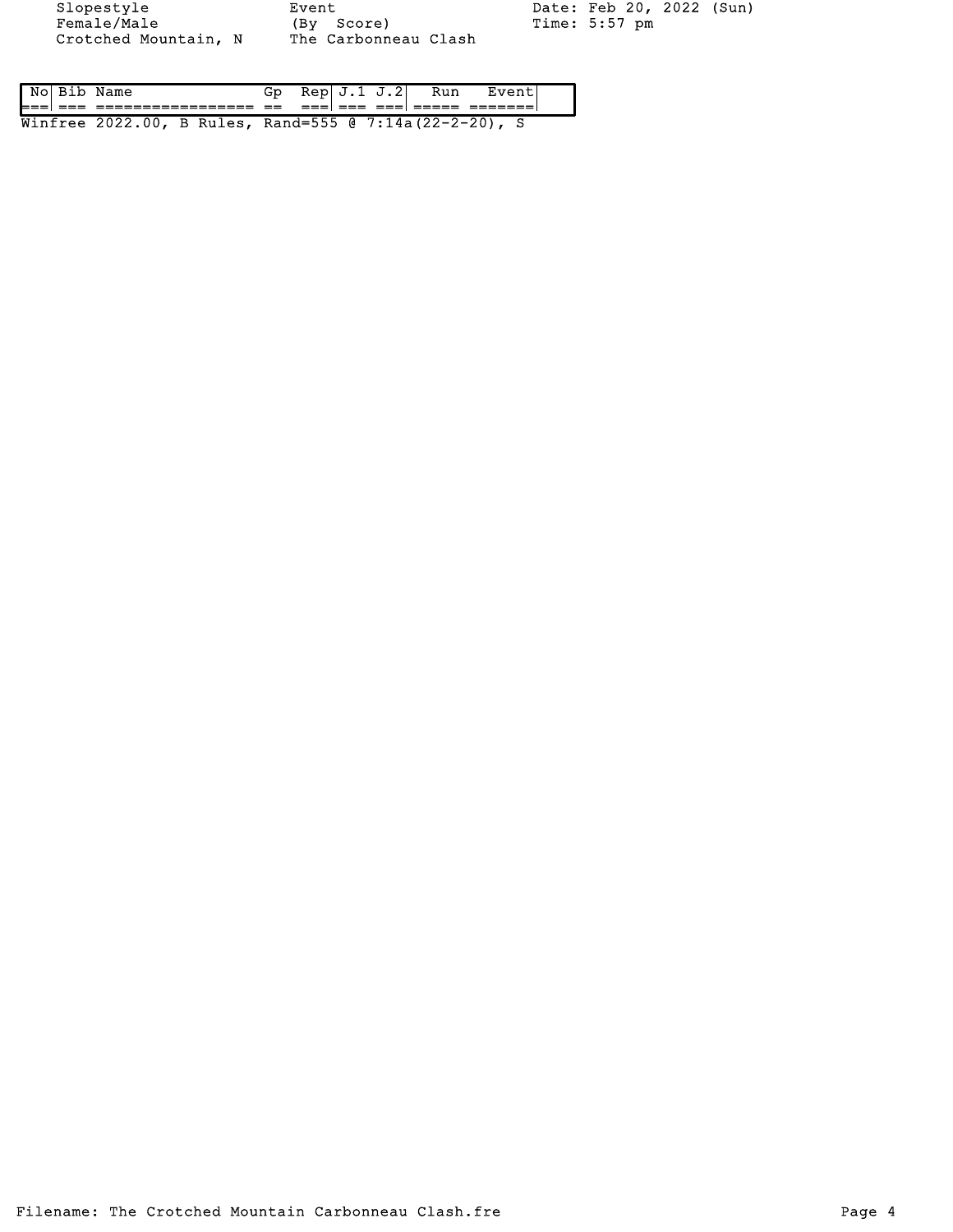|                                                                       | Slopestyle<br>Female/Male | Crotched Mountain, N                                                                                                                     | Finals<br>(By Group Score)<br>The Carbonneau Clash |              |                                                                |                              | Date: Feb 20, 2022 (Sun)<br>Time: 5:58 pm |  |
|-----------------------------------------------------------------------|---------------------------|------------------------------------------------------------------------------------------------------------------------------------------|----------------------------------------------------|--------------|----------------------------------------------------------------|------------------------------|-------------------------------------------|--|
|                                                                       |                           |                                                                                                                                          |                                                    |              |                                                                |                              |                                           |  |
|                                                                       | No Bib# Name              |                                                                                                                                          | Gp                                                 |              | Representing                                                   | Score                        |                                           |  |
|                                                                       |                           |                                                                                                                                          |                                                    |              |                                                                |                              |                                           |  |
| $1_{\perp}$                                                           |                           | 7 CRONIN, Adalynn                                                                                                                        | _______F09_Lon_Loon                                |              |                                                                | 60.0                         |                                           |  |
| $\frac{2}{3}$                                                         |                           | 8 DIAMANTOPOULOS, Carol F09 Lon Loon                                                                                                     |                                                    |              |                                                                | 50.0                         |                                           |  |
|                                                                       |                           | $5$ $H$ EWITT, Lillian                                                                                                                   |                                                    |              | F09 Cro Crotched                                               | 47.0                         |                                           |  |
|                                                                       |                           |                                                                                                                                          |                                                    |              |                                                                |                              |                                           |  |
| 1 <sup>1</sup><br>$\overline{2}$                                      |                           | 80 WIERNUSZ, Harper<br>22 HENSON, Anna                                                                                                   | F11 Lon Loon                                       |              | F11 Cro Crotched                                               | 63.0<br>59.0                 |                                           |  |
| $\overline{\mathsf{3}}$                                               |                           | 19 CARROLL, Ayla                                                                                                                         |                                                    |              | FII Cro Crotched                                               | 57.5                         |                                           |  |
|                                                                       |                           | 25 PRESTON, Hazel F11 Lon Loon                                                                                                           |                                                    |              |                                                                | 57.0                         |                                           |  |
| $\frac{4}{8}$ $\frac{1}{8}$ $\frac{1}{8}$ $\frac{1}{8}$ $\frac{1}{8}$ |                           |                                                                                                                                          |                                                    |              |                                                                | $\overline{55.0}$            |                                           |  |
|                                                                       |                           |                                                                                                                                          |                                                    |              |                                                                | $\overline{51.5}$            |                                           |  |
|                                                                       |                           | 31 COOK, Merritt                                                                                                                         |                                                    |              | FII Cva Carrabas<br>-----FII Cva Carrabas<br>-----FII Lon Loon | 50.0                         |                                           |  |
|                                                                       |                           | 36 RIOTTE, Penelope                                                                                                                      |                                                    |              |                                                                | 49.0                         |                                           |  |
| $\overline{9}$                                                        |                           | 21 KELLEY, Amelia                                                                                                                        |                                                    |              |                                                                | 49.0                         |                                           |  |
| $\bar{1}\bar{0}$                                                      |                           | 20 COTHEY, Elsie                                                                                                                         |                                                    |              | F11 Lon Loon                                                   | 45.0                         |                                           |  |
|                                                                       |                           | 1 FLYNN, Molly                                                                                                                           |                                                    |              | $F13$ Lon Loon                                                 | 68.5                         |                                           |  |
|                                                                       |                           | 62 CARRIERE, Dani F13 Wbk Whalebac <sub>1</sub>                                                                                          |                                                    |              |                                                                | 65.0                         |                                           |  |
|                                                                       |                           |                                                                                                                                          |                                                    |              |                                                                | 63.0                         |                                           |  |
| $\frac{1}{2}$ $\frac{2}{3}$ $\frac{3}{4}$                             |                           | 75 GOULD, Avery 1999 1999 13 Lon Loon 1999  <br>60 BRYANT, Sage 1999 13 Cya Carrabas, 1999<br>63 ROTHE 1999   1999   1999 1999 1999 1999 |                                                    |              |                                                                | 61.0                         |                                           |  |
| $rac{5}{6}$                                                           |                           | 63 ROTHE, Annah                                                                                                                          |                                                    |              | F13 Cva Carrabas                                               | 57.0<br>$\ddot{\phantom{0}}$ |                                           |  |
|                                                                       |                           | vs OPPENHEIM, Brooke -----F13 Lon Loon<br>66 IRWIN, Adelyn --------F13 Wbk Whalebac<br>47 WARK, Anika                                    |                                                    |              |                                                                | $\overline{56.5}$            |                                           |  |
| $\bar{7}$                                                             |                           |                                                                                                                                          |                                                    |              |                                                                | 51.5                         |                                           |  |
| $\overline{8}$                                                        |                           | 47 WARK, Anika                                                                                                                           |                                                    |              | F13 Cva Carrabas                                               | 51.0                         |                                           |  |
| $\begin{bmatrix} -5 \ 10 \end{bmatrix}$                               |                           | 45 VAN METER, Saskia<br>52 DIAMANTOPOULOS, Eliza F13 Lon Loon                                                                            |                                                    |              | F13 Lon Loon                                                   | 50.5<br>$\bar{50.0}$         |                                           |  |
| 11                                                                    |                           | 44 KELLOGG, Somers                                                                                                                       |                                                    |              | ____F13 Spe Mount Su <sub>i</sub> __                           | 47.0                         |                                           |  |
| $\overline{12}$                                                       |                           | 51 SAVITCH, Eve                                                                                                                          |                                                    |              | F13 Cro Crotched                                               | 42.0                         |                                           |  |
|                                                                       |                           |                                                                                                                                          |                                                    |              |                                                                |                              |                                           |  |
| $\frac{1}{2}$                                                         |                           | 91 ACKERMAN, Kelsey                                                                                                                      |                                                    |              | F15 Lon Loon                                                   | 63.0                         |                                           |  |
|                                                                       |                           | 92 PELLERIN, Abigail                                                                                                                     |                                                    |              | F15 Cva Carrabas                                               | $\overline{59.0}$            |                                           |  |
|                                                                       |                           |                                                                                                                                          |                                                    |              |                                                                | 66.0                         |                                           |  |
|                                                                       |                           | 6 STRUGATSKIY, Coburn M09 Gould Academ<br>10 BERGERON, Kaleb                                                                             |                                                    |              | M09 Wbk Whalebac                                               | 63.0                         |                                           |  |
|                                                                       |                           | 9 BALCOMBE, Owen                                                                                                                         |                                                    |              | M09 Cro Crotched                                               | 58.0                         |                                           |  |
| $\frac{1}{2}$ $\frac{2}{3}$ $\frac{3}{4}$ $\frac{1}{4}$               |                           | 99 GRIFFIN, Cody                                                                                                                         |                                                    |              | M09 Gould Academ                                               | 46.5                         |                                           |  |
|                                                                       |                           |                                                                                                                                          |                                                    |              |                                                                |                              |                                           |  |
| $\mathbf{1}^\dagger$                                                  |                           | 46 CARTER, Jackson                                                                                                                       |                                                    |              | M11 Lon Loon                                                   | 75.0                         |                                           |  |
| $\overline{2}$                                                        |                           | 29 HAYNER, Tyson                                                                                                                         |                                                    |              | M11 Cva Carrabas                                               | 73.0                         |                                           |  |
| $\bar{3}$                                                             |                           | 37 LEFEBVRE, Max                                                                                                                         |                                                    |              | M11 Spe Mount Su                                               | 72.5                         |                                           |  |
| $\overline{\mathbf{4}}$                                               |                           | 39 SKILLINGS, Jack                                                                                                                       |                                                    |              | M11 Wva Watervil                                               | 68.5                         |                                           |  |
| $\overline{5}$<br>$\overline{6}$                                      |                           | 15 CRONIN, Grady<br>78 DIXON, Andrew                                                                                                     |                                                    | M11 Lon Loon | M11 Lon Loon                                                   | 66.5<br>66.5                 |                                           |  |
| $\overline{7}$                                                        |                           | 18 SAVAGE, Brooks                                                                                                                        |                                                    |              | M11 Cva Carrabas                                               | 64.0                         |                                           |  |
| $\mathsf{B}^+$                                                        |                           | 14 TOSSELL, Caleb                                                                                                                        |                                                    |              | M11 Cro Crotched                                               | 60.0                         |                                           |  |
| $\overline{9}$                                                        |                           | 34 BALCOMBE, Dylan                                                                                                                       |                                                    |              | M11 Cro Crotched                                               | 59.5                         |                                           |  |
| $\overline{10}$                                                       |                           | 41 MARINO, Leo                                                                                                                           |                                                    |              | M11 Spe Mount Su                                               | 58.0                         |                                           |  |
| 11                                                                    |                           | 17 HEWITT, Samuel                                                                                                                        |                                                    |              | M11 Cro Crotched                                               | 56.0                         |                                           |  |
| 12                                                                    |                           | 23 SINGH, Souren                                                                                                                         |                                                    | M11 Lon Loon |                                                                | 53.0                         |                                           |  |
| $\overline{13}$                                                       |                           | 38 BEAN, Samuel                                                                                                                          |                                                    |              | M11 Spe Mount Su                                               | 52.5                         |                                           |  |
| 14<br>$\overline{15}$                                                 |                           | 35 COLEMAN, Cannon                                                                                                                       |                                                    |              | M11 Cva Carrabas                                               | $\overline{52.5}$            |                                           |  |
| 16                                                                    |                           | 24 BACON, Liam<br>16 JUNG, Chael                                                                                                         |                                                    |              | M11 Cro Crotched<br>M11 Cva Carrabas                           | 51.0<br>49.5                 |                                           |  |
| 17                                                                    |                           | 12 OPPENHEIM, Greyson                                                                                                                    |                                                    |              | M11 Lon Loon                                                   | 49.0                         |                                           |  |
| $\overline{18}$                                                       |                           | 40 CUNDIFF, Samson                                                                                                                       |                                                    |              | M11 Wva Watervil                                               | dns                          |                                           |  |
| 18                                                                    |                           | 89 OLIVER, Daniel                                                                                                                        |                                                    |              | M11 Gsr Gould/Su                                               | dns                          |                                           |  |

------------------------------------------------------------------------------